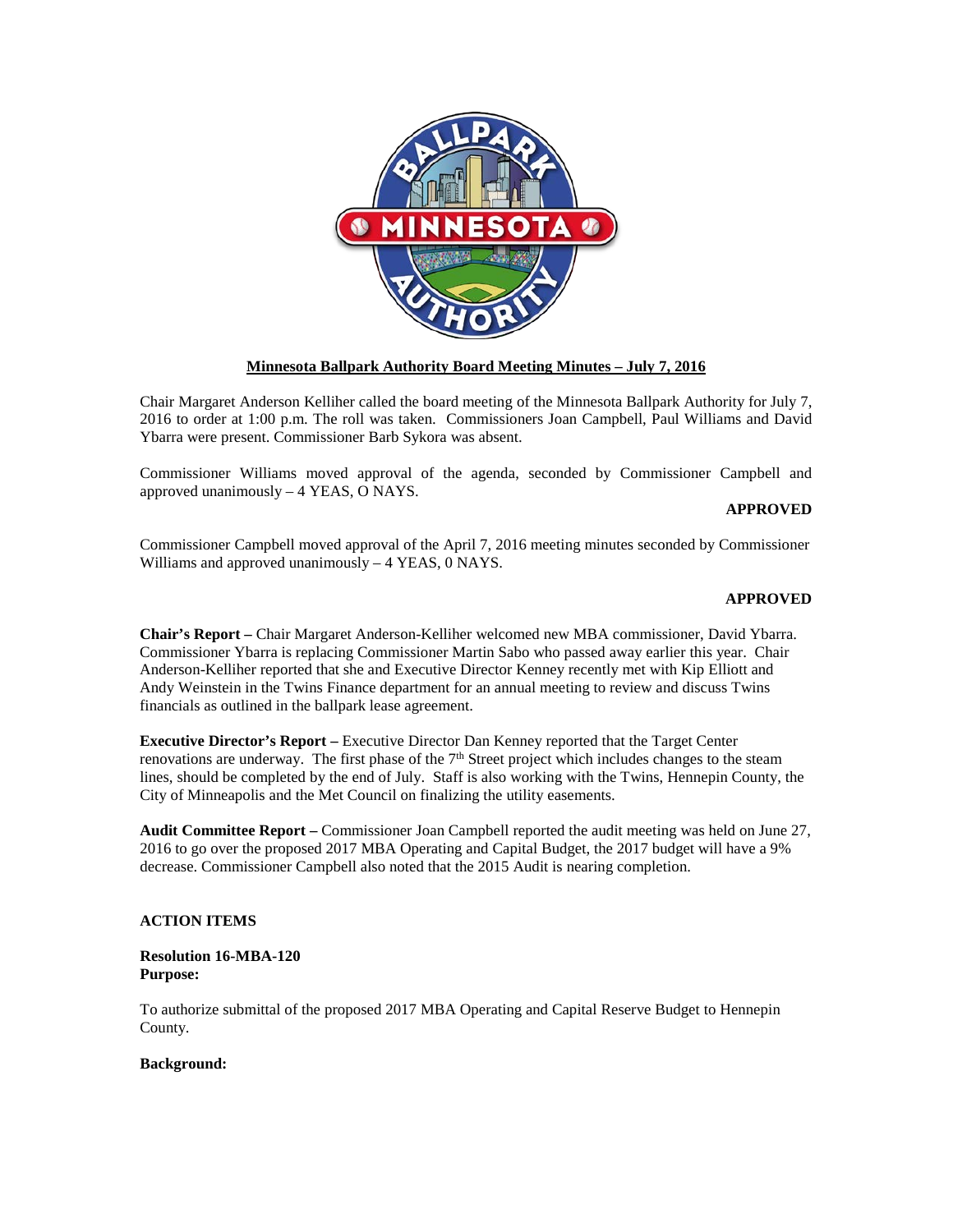Minnesota Laws 2006, Chapter 257, Section 12, subdivision 11 provides that Hennepin County may use certain proceeds from the authorized sales tax revenue to pay for governmental operating costs of the Authority, other than operating and maintaining the Ballpark. And subdivision 1 authorizes Hennepin County to make grants to the Authority for reserves for Ballpark capital improvements. The MBA and Hennepin County have entered into a grant agreement that provides details regarding the annual grant for Authority operating costs along with annual payments into a reserve fund for Ballpark capital improvement expenses. The Grant Agreement requires the Authority to submit a proposed operating and capital improvement budget to Hennepin County before August of every year. A final budget is adopted by the MBA Board in October.

Attached is the MBA proposed operating budget for 2017. The MBA Audit Committee reviewed the proposed budget on Monday, June 27, 2016 and has recommended approval.

The total proposed General Fund budget represents a 9% decrease in expenditures from the 2016 budget.

Per the Grant Agreement, Hennepin County also agrees to make annual payments for 30 years into a special revenue fund for ballpark capital improvements. The required annual contribution shall be \$1,100,000 in the first year and escalates by an inflation factor thereafter.

The inflation factor is defined in the Ballpark Lease Agreement as an annual CPI increase. This is defined as an increase calculated in the index known as the US Department of Labor Bureau of Labor Statistics, Consumer Price Index, All Urban Consumers, Unites States City Average, All items. As calculated for the period beginning January 2010 through June 2016, the County capital contribution is proposed to be \$1,224,622, about 1.1% increase from the previous year.

The Ballpark Lease Agreement between the MBA and the Minnesota Twins, LLC Section 3.1 outlines annual Tenant rent of \$900,000, of which \$600,000 is indexed for inflation annually. As calculated for the period beginning January 2010 through June 2016 the Twin's rent amount is proposed to be \$967,975 for 2017.

### **Action Requested:**

**BE IT RESOLVED** that the Minnesota Ballpark Authority Board hereby approves the Audit Committee recommendation for a Proposed MBA General Fund Operating Budget of \$725,000, and authorizes the Executive Director to submit the proposed 2017 MBA operating budget, attached as Schedule A, to Hennepin County, requesting a grant of \$725,000 from Hennepin County Ballpark Sales Tax; and

**BE IT FURTHER RESOLVED** that the Minnesota Ballpark Authority Board hereby approves the Audit Committee recommendation for the Proposed MBA Capital Reserve Fund Budget of \$2,242,000, attached as Schedule B.

 **APPROVED**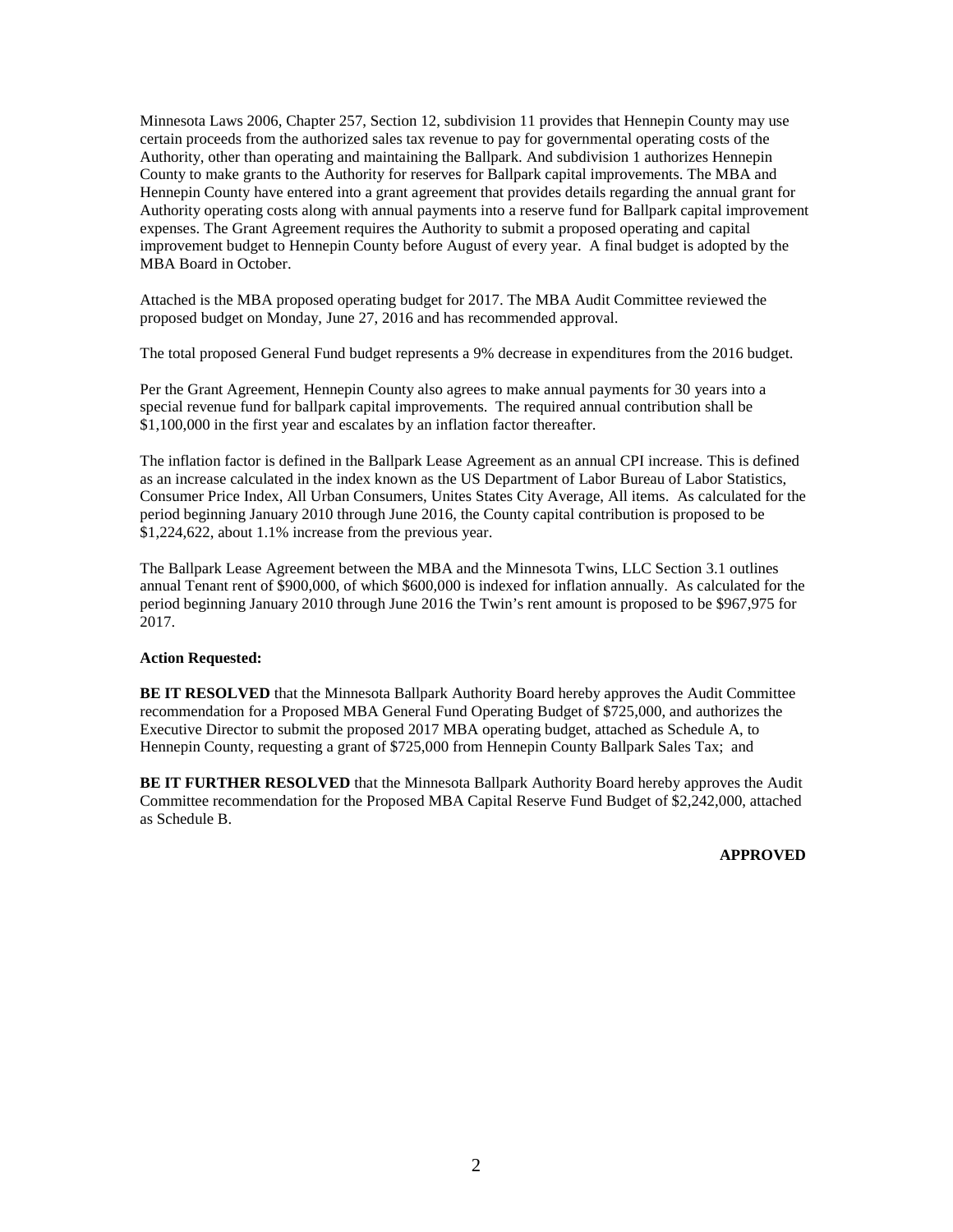# **SCHEDULE A PROPOSED OPERATING BUDGET GENERAL FUND - 2017**

The General Fund provides for day-to-day operations of the MBA.

### **Budget Summary - Fund 82:**

|                                                                                                         |                           | 2015<br>Actual                                   |                           | 2016<br><b>Budget</b>                             |               | 2017<br><b>Proposed Budget</b>                   |  |
|---------------------------------------------------------------------------------------------------------|---------------------------|--------------------------------------------------|---------------------------|---------------------------------------------------|---------------|--------------------------------------------------|--|
| <b>Beginning Fund Balance</b>                                                                           | $\boldsymbol{\mathsf{S}}$ | 1,096,572                                        | $\boldsymbol{\mathsf{S}}$ | 1,066,703                                         | $\mathcal{L}$ | 1,066,703                                        |  |
| Revenues:                                                                                               |                           |                                                  |                           |                                                   |               |                                                  |  |
| <b>County Grant</b><br><b>Interest Revenue</b>                                                          |                           | 600,000<br>7,201                                 |                           | 790,000                                           |               | 725,000                                          |  |
| <b>Total Revenue</b>                                                                                    | $\boldsymbol{\mathsf{s}}$ | 607,201                                          | \$                        | 790,000                                           | \$            | 725,000                                          |  |
| Expenditures:                                                                                           |                           |                                                  |                           |                                                   |               |                                                  |  |
| <b>Personal Services</b><br>Commodities<br><b>Contracted Services</b><br>Other<br><b>Total Expenses</b> | \$                        | 387,820<br>9.641<br>171,663<br>67,946<br>637,070 | \$                        | 414,200<br>17,500<br>270,800<br>87,500<br>790,000 | \$            | 430,350<br>6,900<br>214,250<br>73,500<br>725,000 |  |
| <b>Ending Fund Balance</b>                                                                              | \$                        | 1,066,703                                        | \$                        | 1,066,703                                         | \$            | 1,066,703                                        |  |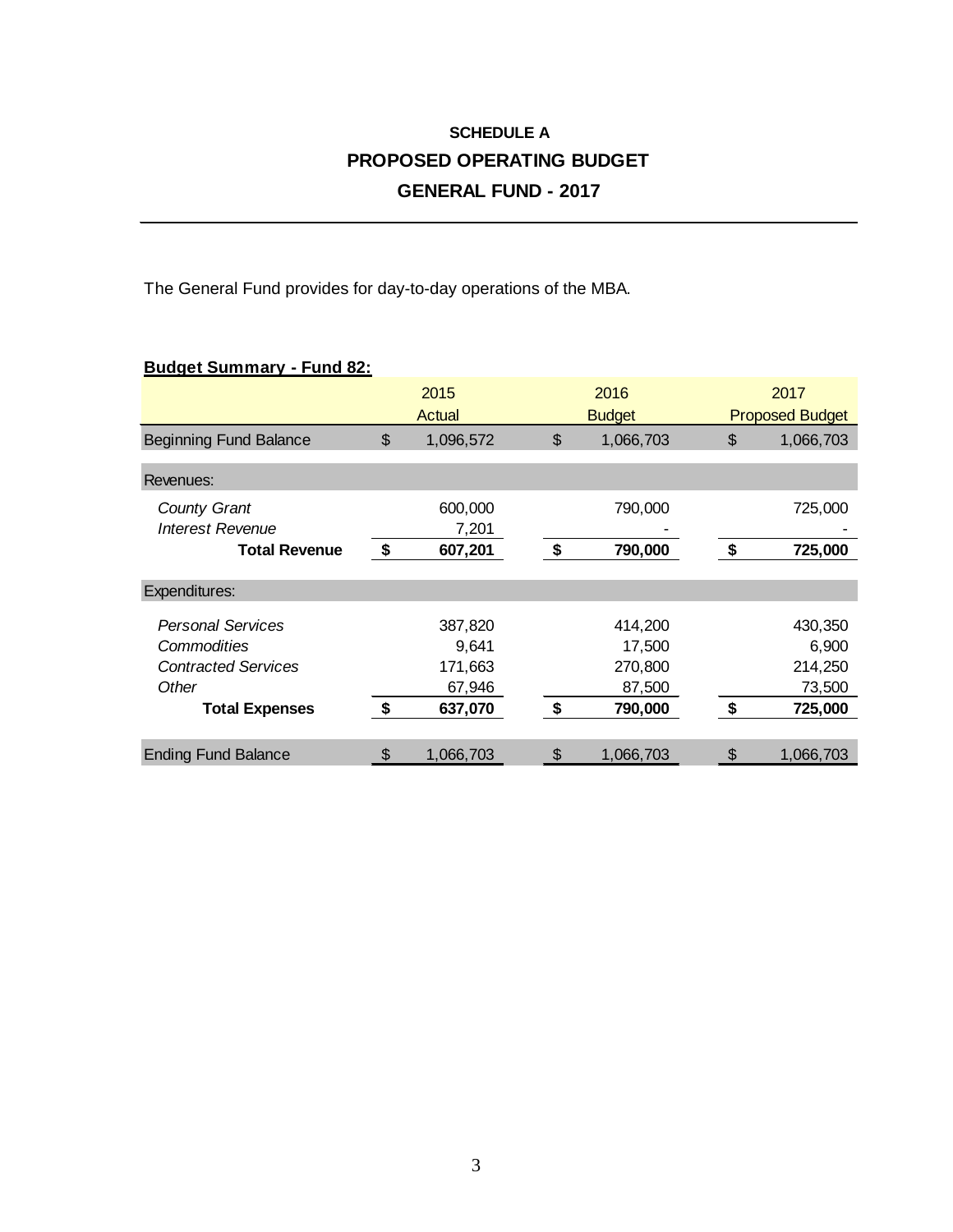## **SCHEDULE B PROPOSED BUDGET TWINS BALLPARK CAPITAL RESERVE FUND - 2017**

A Special Revenue Fund accounts for the proceeds of specific revenue sources that are restricted to expenditures for specified purposes. The Twins Ballpark Capital Reserve Fund is a Special Revenue Fund established as required in the Ballpark Lease Agreement By and Between the Minnesota Ballpark Authority and Twins Ballpark, LLC. Revenue sources for this fund include rent from Twins Ballpark, LLC, capital contributions from Hennepin County and interest earned on investments. Expenditures from the fund are restricted to capital improvements of the ballpark. At this time, there are no specific capital projects projected to be financed from this fund for 2017.

### **Budget Summary - Fund 83:**

|                                                                                                   |                           | 2015<br>Actual                              | 2016<br><b>Budget</b>                             |     | 2017<br><b>Proposed Budget</b>              |
|---------------------------------------------------------------------------------------------------|---------------------------|---------------------------------------------|---------------------------------------------------|-----|---------------------------------------------|
| <b>Beginning Fund Balance</b>                                                                     | $\boldsymbol{\mathsf{S}}$ | 10,532,155                                  | \$<br>12,783,674                                  | \$  | 14,991,674                                  |
| Revenues:                                                                                         |                           |                                             |                                                   |     |                                             |
| Annual Rent<br><b>Hennepin County Contribution</b><br>Investment earnings<br><b>Total Revenue</b> | $\sqrt{3}$                | 959,965<br>1,209,936<br>81,618<br>2,251,519 | \$<br>960,000<br>1,210,000<br>38,000<br>2,208,000 | -\$ | 968,000<br>1,224,000<br>50,000<br>2,242,000 |
| Expenditures:                                                                                     |                           |                                             |                                                   |     |                                             |
| <b>Future Capital Projects</b><br><b>Total Expenses</b>                                           | $\sqrt{3}$                |                                             | \$<br>2,208,000<br>2,208,000                      | \$  | 2,242,000<br>2,242,000                      |
| <b>Ending Fund Balance</b>                                                                        | \$                        | 12,783,674                                  | \$<br>14,991,674                                  | \$  | 17,233,674                                  |